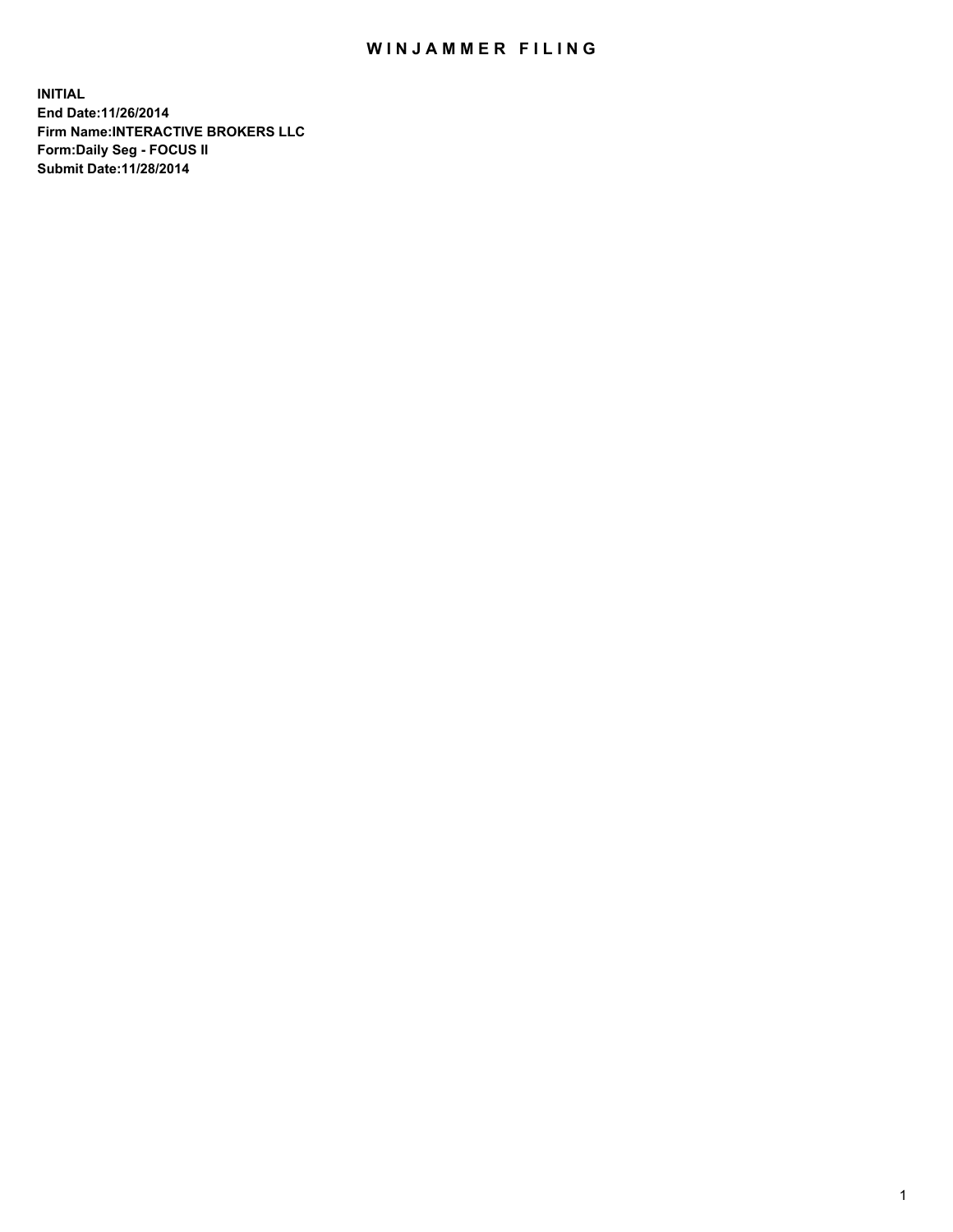## **INITIAL End Date:11/26/2014 Firm Name:INTERACTIVE BROKERS LLC Form:Daily Seg - FOCUS II Submit Date:11/28/2014 Daily Segregation - Cover Page**

| Name of Company<br><b>Contact Name</b><br><b>Contact Phone Number</b><br><b>Contact Email Address</b>                                                                                                                                                                                                                          | <b>INTERACTIVE BROKERS LLC</b><br><b>Michael Ellman</b><br>203-422-8926<br>mellman@interactivebrokers.co<br><u>m</u> |
|--------------------------------------------------------------------------------------------------------------------------------------------------------------------------------------------------------------------------------------------------------------------------------------------------------------------------------|----------------------------------------------------------------------------------------------------------------------|
| FCM's Customer Segregated Funds Residual Interest Target (choose one):<br>a. Minimum dollar amount: ; or<br>b. Minimum percentage of customer segregated funds required:% ; or<br>c. Dollar amount range between: and; or<br>d. Percentage range of customer segregated funds required between:% and%.                         | $\overline{\mathbf{0}}$<br>0<br>155,000,000 245,000,000<br>00                                                        |
| FCM's Customer Secured Amount Funds Residual Interest Target (choose one):<br>a. Minimum dollar amount: ; or<br>b. Minimum percentage of customer secured funds required:% ; or<br>c. Dollar amount range between: and; or<br>d. Percentage range of customer secured funds required between:% and%.                           | $\overline{\mathbf{0}}$<br>0<br>80,000,000 120,000,000<br>0 <sub>0</sub>                                             |
| FCM's Cleared Swaps Customer Collateral Residual Interest Target (choose one):<br>a. Minimum dollar amount: ; or<br>b. Minimum percentage of cleared swaps customer collateral required:% ; or<br>c. Dollar amount range between: and; or<br>d. Percentage range of cleared swaps customer collateral required between:% and%. | $\overline{\mathbf{0}}$<br><u>0</u><br>0 <sub>0</sub><br>0 <sub>0</sub>                                              |
| Current ANC:on<br><b>Broker Dealer Minimum</b><br>Debit/Deficit - CustomersCurrent AmountGross Amount<br>Domestic Debit/Deficit<br>Foreign Debit/Deficit                                                                                                                                                                       | 2,619,299,146 26-NOV-2014<br>392,295,989<br>4,231,460<br>5,527,964 0                                                 |
| Debit/Deficit - Non CustomersCurrent AmountGross Amount<br>Domestic Debit/Deficit<br>Foreign Debit/Deficit<br>Proprietary Profit/Loss<br>Domestic Profit/Loss<br>Foreign Profit/Loss                                                                                                                                           | 0 <sub>0</sub><br>0 <sub>0</sub><br>$\overline{\mathbf{0}}$<br>$\overline{\mathbf{0}}$                               |
| Proprietary Open Trade Equity<br>Domestic OTE<br>Foreign OTE<br><b>SPAN</b><br><b>Customer SPAN Calculation</b>                                                                                                                                                                                                                | $\overline{\mathbf{0}}$<br><u>0</u><br>1,141,579,655                                                                 |
| Non-Customer SPAN Calcualation<br><b>Proprietary Capital Charges</b><br>Minimum Dollar Amount Requirement<br>Other NFA Dollar Amount Requirement                                                                                                                                                                               | 32,363,395<br><u>0</u><br>20,000,000 [7465]<br>21,764,321 [7475]                                                     |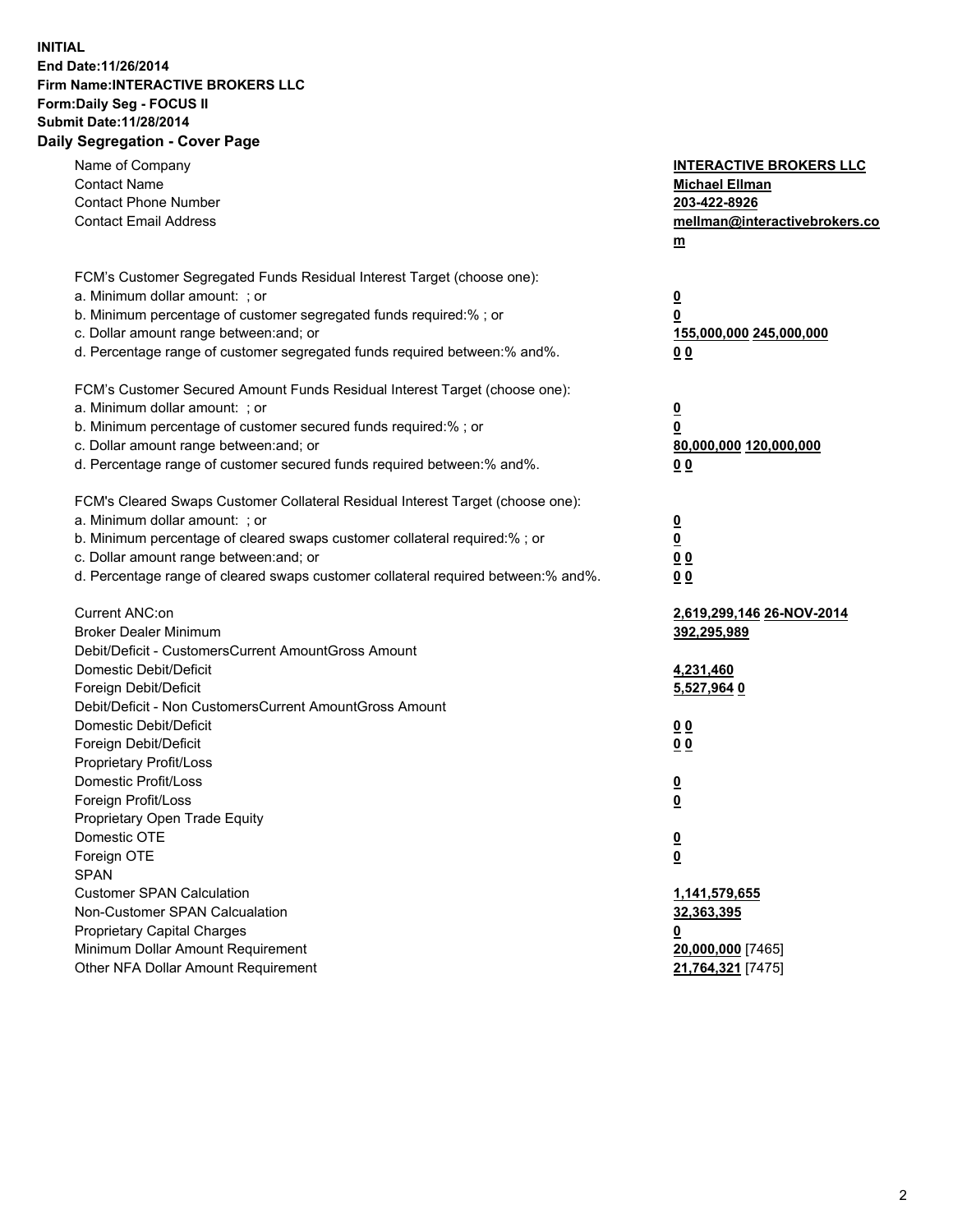## **INITIAL End Date:11/26/2014 Firm Name:INTERACTIVE BROKERS LLC Form:Daily Seg - FOCUS II Submit Date:11/28/2014 Daily Segregation - Secured Amounts**

|     | Foreign Futures and Foreign Options Secured Amounts                                                        |                                   |
|-----|------------------------------------------------------------------------------------------------------------|-----------------------------------|
|     | Amount required to be set aside pursuant to law, rule or regulation of a foreign                           | $0$ [7305]                        |
|     | government or a rule of a self-regulatory organization authorized thereunder                               |                                   |
| 1.  | Net ledger balance - Foreign Futures and Foreign Option Trading - All Customers                            |                                   |
|     | A. Cash                                                                                                    | 313,878,089 [7315]                |
|     | B. Securities (at market)                                                                                  | $0$ [7317]                        |
| 2.  | Net unrealized profit (loss) in open futures contracts traded on a foreign board of trade                  | 13,911,355 [7325]                 |
| 3.  | Exchange traded options                                                                                    |                                   |
|     | a. Market value of open option contracts purchased on a foreign board of trade                             | 249,341 [7335]                    |
|     | b. Market value of open contracts granted (sold) on a foreign board of trade                               | -390,535 [7337]                   |
| 4.  | Net equity (deficit) (add lines 1.2. and 3.)                                                               | 327,648,250 [7345]                |
| 5.  | Account liquidating to a deficit and account with a debit balances - gross amount                          | 5,527,964 [7351]                  |
|     | Less: amount offset by customer owned securities                                                           | 0 [7352] 5,527,964 [7354]         |
| 6.  | Amount required to be set aside as the secured amount - Net Liquidating Equity                             | 333,176,214 [7355]                |
|     | Method (add lines 4 and 5)                                                                                 |                                   |
| 7.  | Greater of amount required to be set aside pursuant to foreign jurisdiction (above) or line                | 333,176,214 [7360]                |
|     | 6.                                                                                                         |                                   |
|     | FUNDS DEPOSITED IN SEPARATE REGULATION 30.7 ACCOUNTS                                                       |                                   |
| 1.  | Cash in banks                                                                                              |                                   |
|     | A. Banks located in the United States                                                                      | 353,630,306 [7500]                |
|     | B. Other banks qualified under Regulation 30.7                                                             | 0 [7520] 353,630,306 [7530]       |
| 2.  | Securities                                                                                                 |                                   |
|     | A. In safekeeping with banks located in the United States                                                  | $0$ [7540]                        |
|     | B. In safekeeping with other banks qualified under Regulation 30.7                                         | 0 [7560] 0 [7570]                 |
| 3.  | Equities with registered futures commission merchants                                                      |                                   |
|     | A. Cash                                                                                                    | $0$ [7580]                        |
|     | <b>B.</b> Securities                                                                                       | $0$ [7590]                        |
|     | C. Unrealized gain (loss) on open futures contracts                                                        | $0$ [7600]                        |
|     | D. Value of long option contracts                                                                          | $0$ [7610]                        |
|     | E. Value of short option contracts                                                                         | 0 [7615] 0 [7620]                 |
| 4.  | Amounts held by clearing organizations of foreign boards of trade                                          |                                   |
|     | A. Cash                                                                                                    | $0$ [7640]                        |
|     | <b>B.</b> Securities                                                                                       | $0$ [7650]                        |
|     | C. Amount due to (from) clearing organization - daily variation                                            | $0$ [7660]                        |
|     | D. Value of long option contracts                                                                          | $0$ [7670]                        |
|     | E. Value of short option contracts                                                                         | 0 [7675] 0 [7680]                 |
| 5.  | Amounts held by members of foreign boards of trade                                                         |                                   |
|     | A. Cash                                                                                                    | 79,343,134 [7700]                 |
|     | <b>B.</b> Securities                                                                                       | $0$ [7710]                        |
|     | C. Unrealized gain (loss) on open futures contracts                                                        | 7,757,084 [7720]                  |
|     | D. Value of long option contracts                                                                          | 247,318 [7730]                    |
|     | E. Value of short option contracts                                                                         | -390,549 [7735] 86,956,987 [7740] |
| 6.  | Amounts with other depositories designated by a foreign board of trade                                     | $0$ [7760]                        |
| 7.  | Segregated funds on hand                                                                                   | $0$ [7765]                        |
| 8.  | Total funds in separate section 30.7 accounts                                                              | 440,587,293 [7770]                |
| 9.  | Excess (deficiency) Set Aside for Secured Amount (subtract line 7 Secured Statement<br>Page 1 from Line 8) | 107,411,079 [7380]                |
| 10. | Management Target Amount for Excess funds in separate section 30.7 accounts                                | 80,000,000 [7780]                 |
| 11. | Excess (deficiency) funds in separate 30.7 accounts over (under) Management Target                         | 27,411,079 [7785]                 |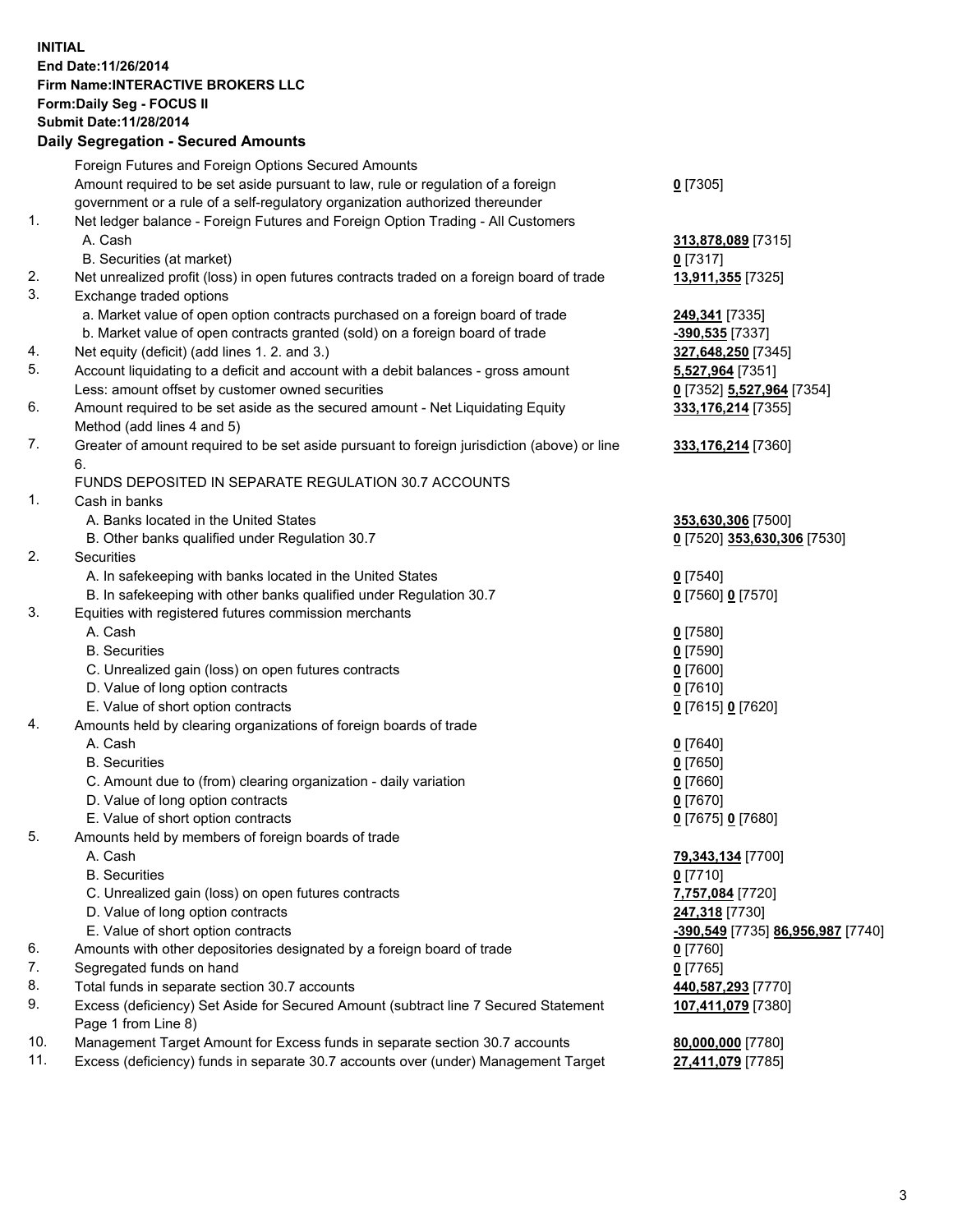**INITIAL End Date:11/26/2014 Firm Name:INTERACTIVE BROKERS LLC Form:Daily Seg - FOCUS II Submit Date:11/28/2014 Daily Segregation - Segregation Statement** SEGREGATION REQUIREMENTS(Section 4d(2) of the CEAct) 1. Net ledger balance A. Cash **2,395,995,001** [7010] B. Securities (at market) **0** [7020] 2. Net unrealized profit (loss) in open futures contracts traded on a contract market **-49,043,431** [7030] 3. Exchange traded options A. Add market value of open option contracts purchased on a contract market **123,061,643** [7032] B. Deduct market value of open option contracts granted (sold) on a contract market **-184,671,438** [7033] 4. Net equity (deficit) (add lines 1, 2 and 3) **2,285,341,775** [7040] 5. Accounts liquidating to a deficit and accounts with debit balances - gross amount **4,231,460** [7045] Less: amount offset by customer securities **0** [7047] **4,231,460** [7050] 6. Amount required to be segregated (add lines 4 and 5) **2,289,573,235** [7060] FUNDS IN SEGREGATED ACCOUNTS 7. Deposited in segregated funds bank accounts A. Cash **388,060,181** [7070] B. Securities representing investments of customers' funds (at market) **1,188,398,728** [7080] C. Securities held for particular customers or option customers in lieu of cash (at market) **0** [7090] 8. Margins on deposit with derivatives clearing organizations of contract markets A. Cash **15,089,749** [7100] B. Securities representing investments of customers' funds (at market) **82,536,527** [7110] C. Securities held for particular customers or option customers in lieu of cash (at market) **0** [7120] 9. Net settlement from (to) derivatives clearing organizations of contract markets **1,151,911** [7130] 10. Exchange traded options A. Value of open long option contracts **824,103** [7132] B. Value of open short option contracts **-6,593,239** [7133] 11. Net equities with other FCMs A. Net liquidating equity **-48,477,728** [7140] B. Securities representing investments of customers' funds (at market) **869,994,652** [7160] C. Securities held for particular customers or option customers in lieu of cash (at market) **0** [7170] 12. Segregated funds on hand **0** [7150] 13. Total amount in segregation (add lines 7 through 12) **2,490,984,884** [7180] 14. Excess (deficiency) funds in segregation (subtract line 6 from line 13) **201,411,649** [7190] 15. Management Target Amount for Excess funds in segregation **155,000,000** [7194]

16. Excess (deficiency) funds in segregation over (under) Management Target Amount Excess

**46,411,649** [7198]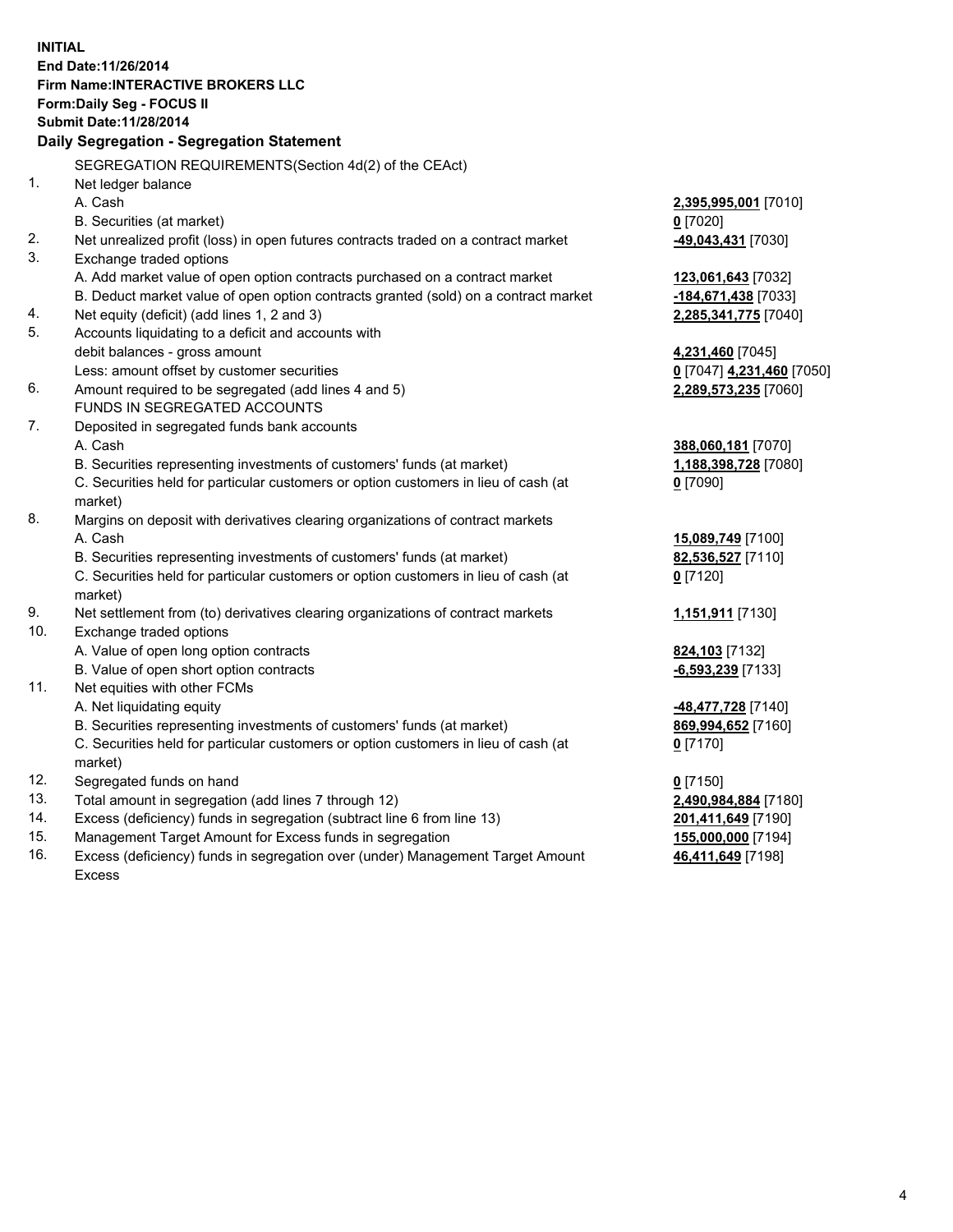## **INITIAL End Date:11/26/2014 Firm Name:INTERACTIVE BROKERS LLC Form:Daily Seg - FOCUS II Submit Date:11/28/2014 Daily Segregation - Supplemental**

| $\blacksquare$               | Total gross margin deficiencies - Segregated Funds Origin                              | 490,194 [9100] |
|------------------------------|----------------------------------------------------------------------------------------|----------------|
| $\blacksquare$               | Total gross margin deficiencies - Secured Funds Origin                                 | 206,348 [9101] |
| $\blacksquare$               | Total gross margin deficiencies - Cleared Swaps Customer Collateral Funds Origin       | $0$ [9102]     |
| $\blacksquare$               | Total gross margin deficiencies - Noncustomer and Proprietary Accounts Origin          | $0$ [9103]     |
| $\blacksquare$               | Total number of accounts contributing to total gross margin deficiencies - Segregated  | 10 [9104]      |
|                              | <b>Funds Origin</b>                                                                    |                |
| $\blacksquare$               | Total number of accounts contributing to total gross margin deficiencies - Secured     | 5[9105]        |
|                              | <b>Funds Origin</b>                                                                    |                |
| $\blacksquare$               | Total number of accounts contributing to the total gross margin deficiencies - Cleared | $0$ [9106]     |
|                              | Swaps Customer Collateral Funds Origin                                                 |                |
| $\overline{\phantom{a}}$     | Total number of accounts contributing to the total gross margin deficiencies -         | $0$ [9107]     |
|                              | Noncustomer and Proprietary Accounts Origin                                            |                |
| $\qquad \qquad \blacksquare$ | Upload a copy of the firm's daily margin report the FCM uses to issue margin calls     |                |
|                              | which corresponds with the reporting date.                                             |                |

11.26.2014 Commodity Margin Deficiency Report.xls